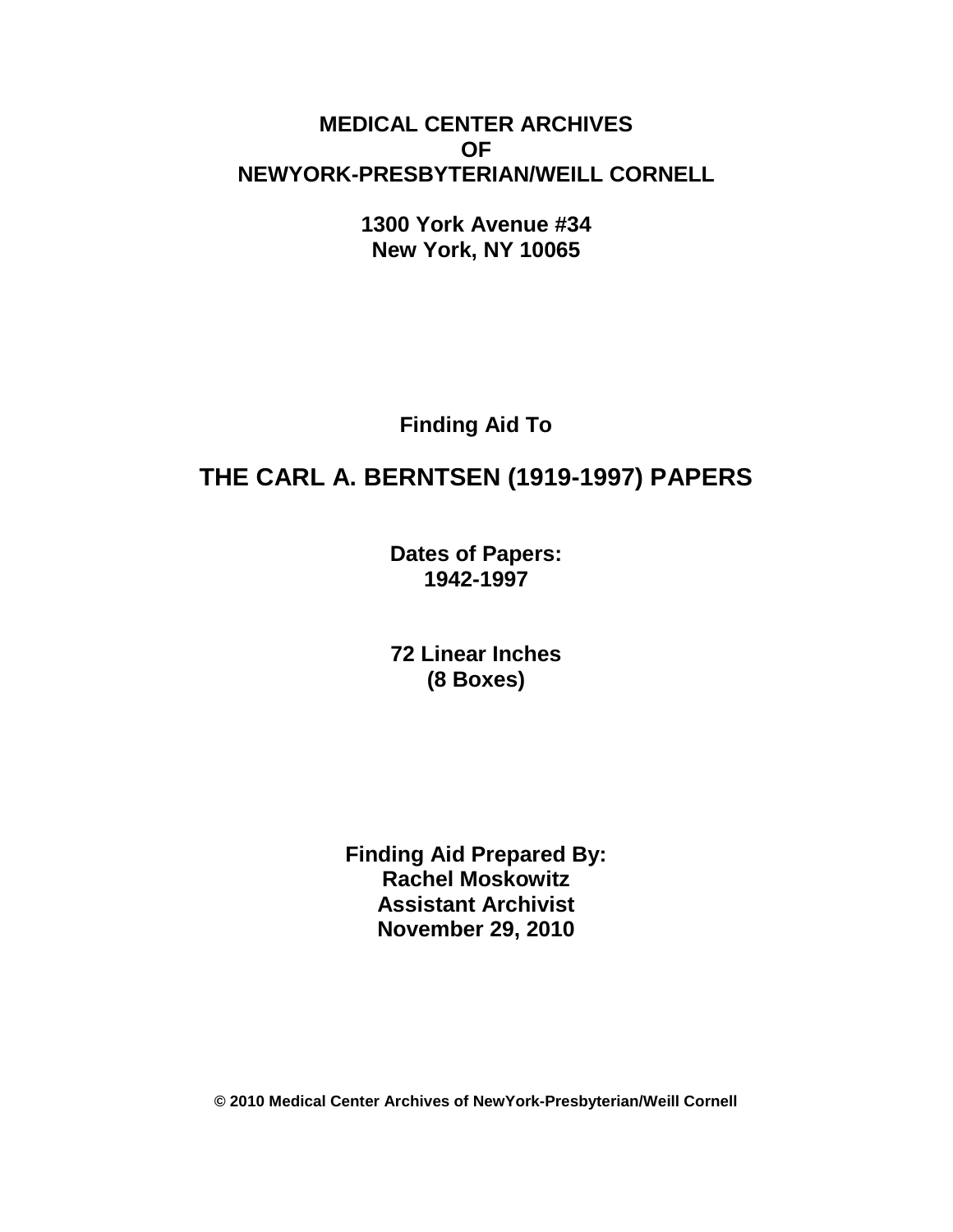### **PROVENANCE:**

Two separate dates, March 21, 1994 and May 8, 1997, mark the official donation of the Carl A. Berntsen Papers. On March 21, Dr. Berntsen donated his index card file and his annotated bibliography, with the expectation of an additional donation in the future. Though the bulk of the collection was donated in 1994 and 1997, Dr. Berntsen supported the Archives with research, illustrations and reprints of historical documents pertinent to the history of the hospital and the medical school well before the official donation of his own collection.

## **ADMINISTRATIVE/BIOGRAPHICAL NOTE:**

Carl Berntsen was born November 7, 1919 in Los Angeles, California to Carl A. Berntsen and Bonnie Standard. He attended Aptos Junior High School in San Francisco from 1932 to 1934 and Lowell High School, also in San Francisco, from 1934 to 1937. Dr. Berntsen attended the University of California, Berkeley from 1938 to 1942 and began medical school at Johns Hopkins University in Baltimore, Maryland the same year. Following his medical school graduation in 1945, Dr. Berntsen began an internship in the Department of Surgery at the Johns Hopkins Hospital, remaining there from 1945 through 1946.

Early in his medical career, Dr. Berntsen joined the United States Navy. From 1942 to 1945 he held the rank of ensign. In 1945, Dr. Berntsen earned a promotion to Assistant Surgeon with the Rank of Lieutenant, junior grade and by 1973 was promoted to Lieutenant Commander of the Medical Corps of the United States Naval Reserve. During those years, from 1946 to 1948, Dr. Berntsen worked at several military hospitals including the Veterans Administration Hospital, Oak Knoll Naval Hospital, and Long Beach Naval Hospital, all in California, and served as a Battalion Surgeon in China, Guam, and at Camp Pendleton, California. In November 1979, having served the United States Navy abroad and at home for over thirty years, Dr. Berntsen was officially transferred to the Naval Reserve Retired List.

In 1948, Dr. Berntsen returned to the East Coast where he worked as an intern and fellow in the Department of Pathology at what was then New York Hospital-Cornell Medical Center (now NewYork-Presbyterian Hospital/Weill Cornell Medical Center). He remained at Cornell for the rest of his professional life, serving in the Departments of Pathology, Medicine, and Public Health. Dr. Berntsen rose from intern to assistant resident, research fellow, instructor, assistant and associate professor. When he retired, Dr. Berntsen was bestowed the honorary title of Professor Emeritus.

Dr. Berntsen also held appointments at several other hospitals in New York City. He joined the staff of the Hospital for Special Surgery in 1954 as a fellow in their Department of Rheumatology and remained on staff as an attending physician, a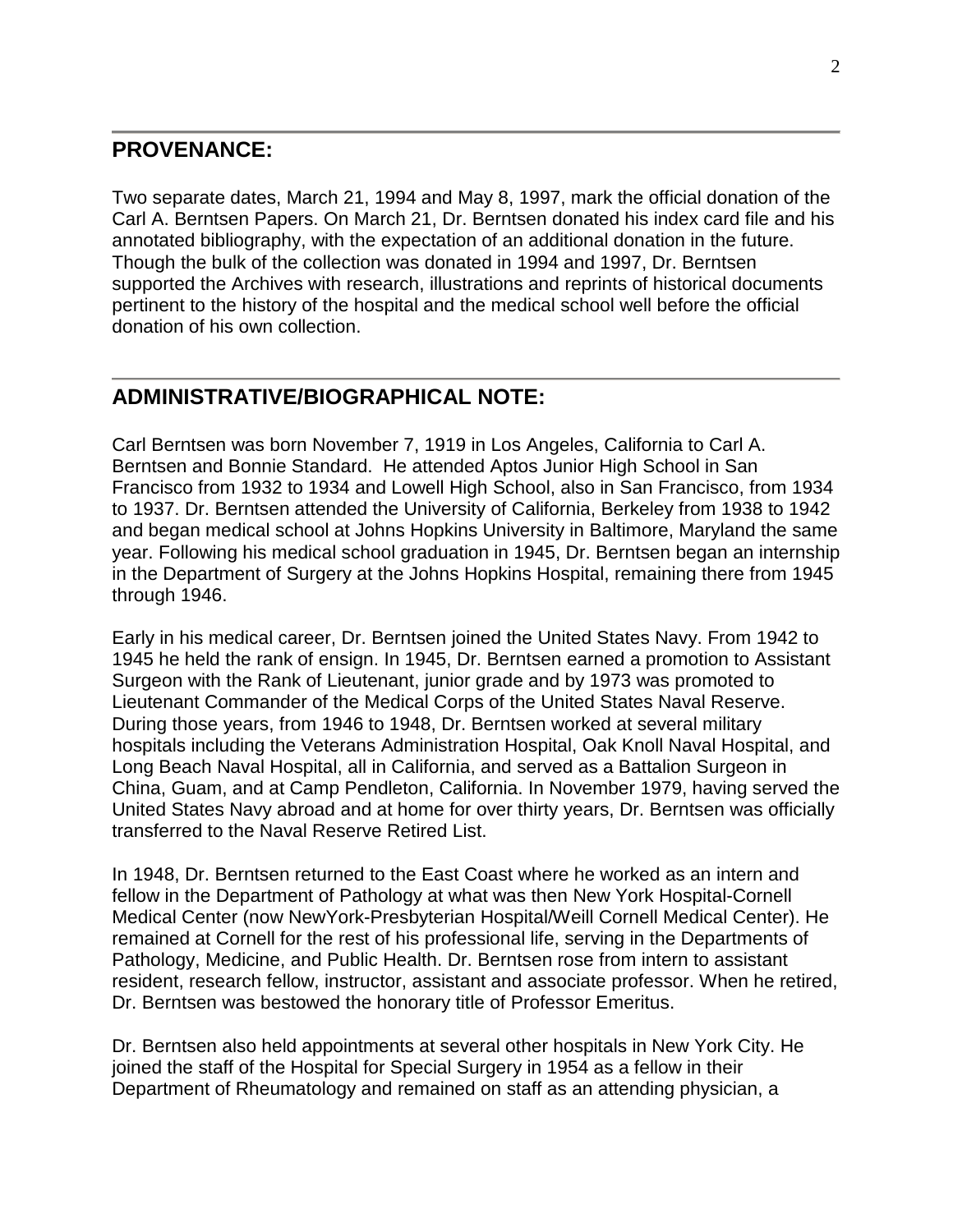representative on their Medical Board, the chief of the Rheumatic Disease Clinic, and a member of their Utilization Review Committee. Dr. Berntsen was also affiliated with Bellevue Hospital, serving as a visiting physician and as the Director of their Subdivision of Infectious Disease. He maintained ties to the United States military as an attending physician in the Department of Medicine and a consultant in Rheumatic Disease at the Veterans Administration Hospital in the Bronx.

With a career that spanned more than forty years in medicine, Dr. Berntsen earned a number of professional awards, participated in numerous professional societies and activities, and prepared dozens of medical articles, book chapters, and conference presentations for both the lay and scholarly public.

Aside from his interest in medicine, Dr. Berntsen was a dedicated historian. He served as the Historian of the Society of Alumni of Bellevue Hospital and as a member of the Century Association in New York City. Dr. Berntsen helped reveal the history of medical education and practice in New York City through extensive research and the compilation of a vast bibliography of sources. In doing so, he also contributed to the existing literature on the history of Cornell University Medical College (CUMC) as it approached its centennial in 1998. He wrote several chapters of a book on the history of CUMC, but did not have an opportunity to finish the project.

Dr. Berntsen married Anne Proctor Rice in Hamilton, Massachusetts in 1948 and together raised four children. At the time of his death in 1997, Berntsen was a grandfather to four.

Berntsen died September 9, 1997 two months shy of his 78<sup>th</sup> birthday.

## **SCOPE AND CONTENT NOTE:**

The Carl A. Berntsen Papers is divided into six series: Biographical and Professional Information (1942-1995); Correspondence (1956-1997); Annotated Bibliography and Research Notes Subject Files (n.d.); Published and Unpublished Writing and Presentations (1949-1997); Photographs and Slides (1961-1986); and Bibliography Card File (n.d.).

#### **Series I: Biographical and Professional Information, 1942-1995 (Box 1)**

This series contains biographical information on Carl Berntsen. Most of the documents within this series highlight Dr. Berntsen's professional life as a physician. Items include a copy of his CV, medical degrees and diplomas, professional awards and certificates, information regarding hospital appointments, and medical registration forms.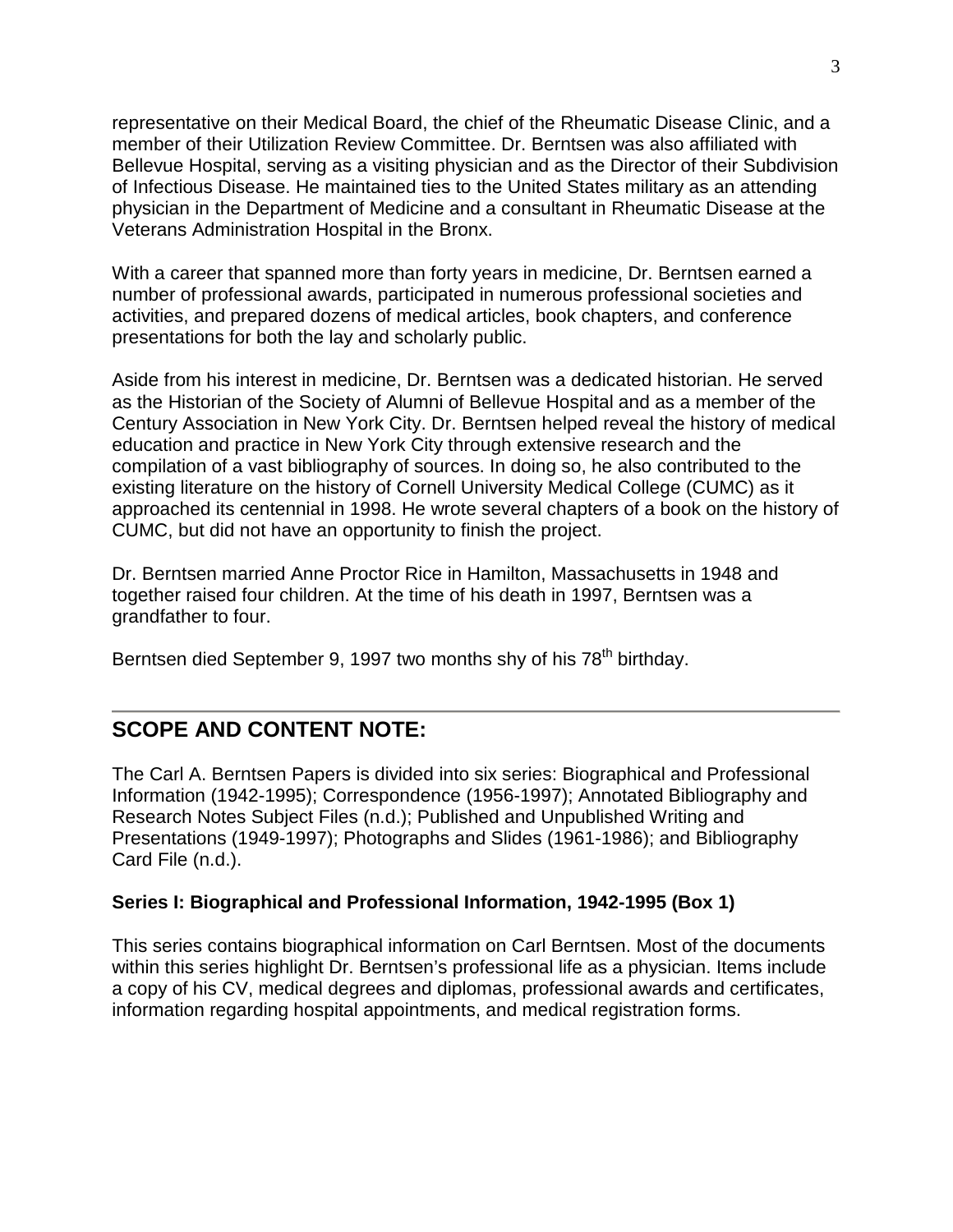#### **Series II: Correspondence, 1956-1997 (Box 1)**

This series contains four folders of correspondence written by and addressed to Carl Berntsen. Correspondence includes letters regarding alumni associations and events for the University of California, Berkeley, Johns Hopkins University and Bellevue Hospital. Dr. Berntsen's correspondence also includes letters regarding his medical practice and research, his reviewing of other physicians' articles, his own historical research, and his donations to the Medical Center Archives.

#### **Series III: Annotated Bibliography and Research Notes Subject Files, n.d. (Boxes 1-3)**

This series, arranged alphabetically by subject, contains Dr. Berntsen's research from the multitude of books and articles he consulted on medical and historical topics. There are over 150 topics addressed within Dr. Berntsen's annotated bibliography. The individual subject headings were created by Berntsen. Only when an original folder came with no title was an appropriate subject heading created. Most of his notes are undated and many are written on medicine prescription forms. Others are written on scrap paper and in the margins of journal articles. In addition to Dr. Berntsen's research notes, many of the folders also contain newspaper clippings, brochures, and academic articles relevant to the subject matter.

#### **Series IV: Published and Unpublished Writing and Presentations, 1949-1997 (Boxes 4-6)**

This series contains Dr. Berntsen's published and unpublished writings and presentation materials. Included in this series are academic and scholarly article drafts and published pieces, clinical and autopsy summaries, laboratory work sheets, and research reports. In Box 4, the first box of this series, is a graded copy of Dr. Berntsen's undergraduate thesis for the University of California, Berkeley titled "Early History of Medicine." In addition are several progress reports and experiment write-ups dating from 1951 through 1956 (though the majority date from 1953) detailing research conducted by Dr. Berntsen during his postdoctorate fellowship at Cornell University Medical College.

Box 5, the second box of the series, contains several folders on Group A streptococci (continued from the previous box) and corticosteroids. Box 5 also contains reprints of Dr. Berntsen's published articles as well as drafts of published and unpublished articles and reports covering such subjects as human rabies, staphylococcal infections, prostate cancer, the treatment of fevers, bacterial pneumonia, antimicrobial therapy, and arthritis, to name a few.

Box 6, the third and final box of Series 4, contains a spiral bound copy of "A History of Medical Care in New York City," along with individual chapter drafts. Box 6 also includes a folder comprised of newspaper clippings regarding the 1960 annual meeting of the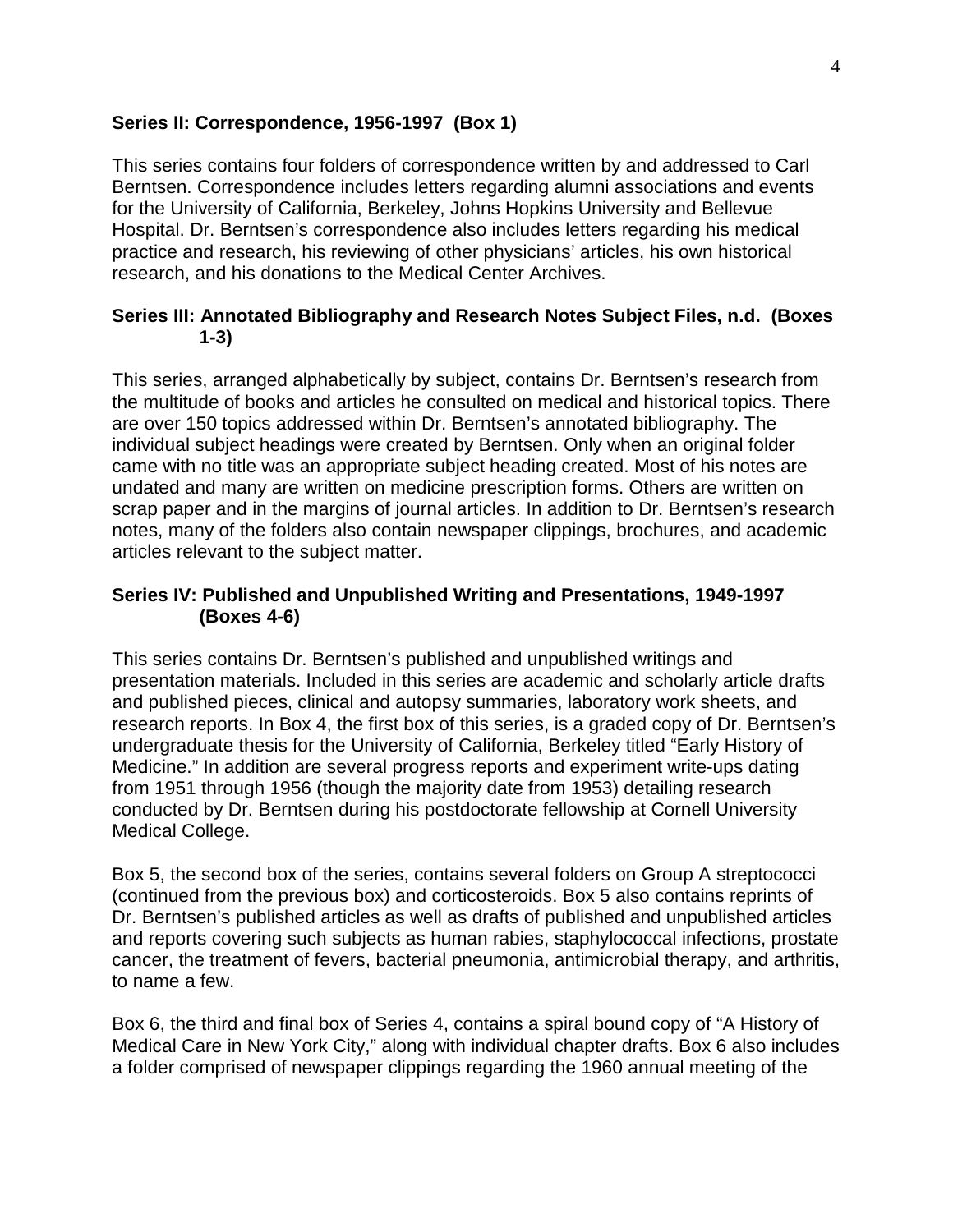American College of Physicians held in San Francisco as well as Dr. Berntsen's draft of the talk he gave to The Century Association on May 13, 1968 entitled "On Taste."

All patient information found within this series is restricted according to HIPAA legislation.

#### **Series V: Photographs and Slides, 1961-1986 (Box 6)**

This series contains slides and photocopies of photographs. Among the slides are images of New York City buildings and landmarks, including NewYork-Presbyterian Hospital at 68<sup>th</sup> Street and York Avenue and Trinity Church at the corner of Trinity Place and Rector Street in downtown Manhattan. The photographs capture images of Carl Berntsen working with an arthritic patient, standing by a poster exhibit, posing with colleagues, and injecting a needle into a woman's forearm. The series also includes a photograph, with dated autograph, of Dr. Walsh McDermott and a photograph labeled "Hospital Chaplaincy, 1986." Though many of the slides are dated 1984 or 1986, many are also undated.

Photographs found within this series containing images of patients are restricted according to HIPAA legislation.

### **Series VI: Bibliography Card File, n.d. (Boxes 7-8)**

This series contains individual note cards each with a bibliographic citation filed according to subject matter. The arrangement of the files within this series reflects Dr. Berntsen's original order and was not rearranged while processing the collection. There is a recognizable arrangement scheme running through the two card file boxes; subjects are frequently grouped with like subjects and subdivisions of subjects are filed in the box immediately behind the broader subject file. However, there are instances where the arrangement of subject files appears to follow no discernable order. Despite this, the order in which the files were donated to the Medical Center Archives has been maintained.

# **PROCESSING NOTE:**

Though the materials have been transferred into new, non-acidic archival folders, original folder titles have been preserved when such existed. New titles have been given to those materials which arrived at the Archives either not in folders or in unlabeled folders.

Several books were removed from the collection during processing. Their titles are listed here as a research guide:

Coleman, William. *Yellow Fever in the North: The Methods of Early Epidemiology*. Madison, Wisconsin: The University of Wisconsin Press, 1987.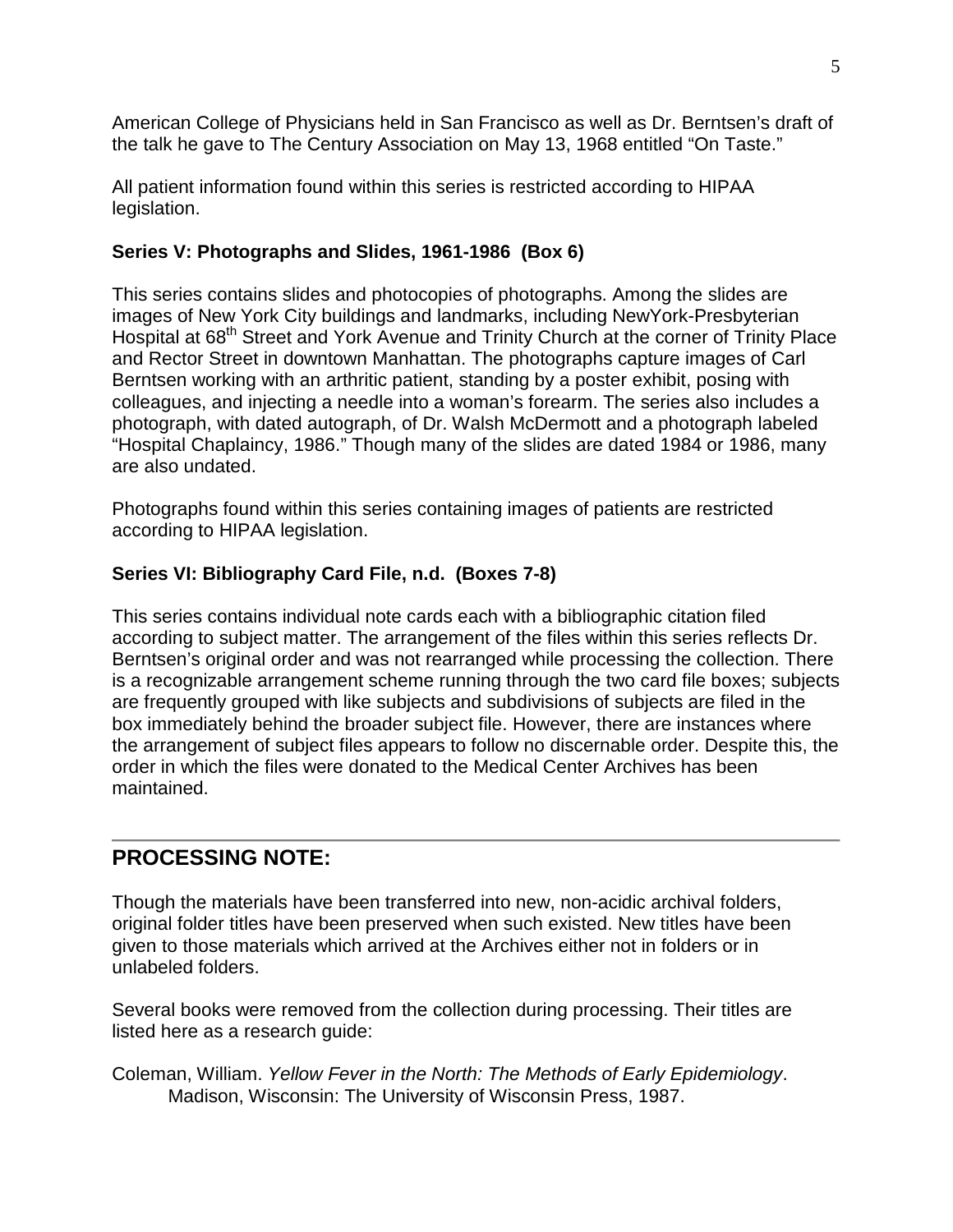- Dalton, John C. *History of the College of Physicians and Surgeons in the City of New York.* New York: Columbia College, 1888.
- Debus, Allen G. ed. *Science, Medicine and Society in the Renaissance: Essays to Honor Walter Pagel*. Vols. 1 & 2. New York: Science History Publications, 1972.
- Edelstein, Ludwig. *Ancient Medicine, Selected Papers of Ludwig Edelstein*. Eds. Owsei Temkin and C. Lilian Temkin. Baltimore: The Johns Hopkins Press, 1967.
- Fye, W. Bruce. *The Development of American Physiology: Scientific Medicine in the Nineteenth Century*. Baltimore: The Johns Hopkins University Press, 1987.
- Harvey, A. McGhehee. *Adventures in Medical Research: A Century of Discovery at Johns Hopkins.* 1974. Baltimore: The Johns Hopkins University Press, 1976.
- Kail, Aubrey C. *The Medical Mind of Shakespeare*. Balgowlah, Australia: Williams and Wilkins, 1986.
- Leonard, Ellis Pierson. *A Cornell Heritage: Veterinary Medicine, 1868-1908*. Ithaca: New York State College of Veterinary Medicine, 1979.
- Long, Pamela O., ed. *Science and Technology in Medieval Society*. New York: The New York Academy of Sciences, 1985.
- Ludmerer, Kenneth M. *Learning to Heal: The Development of American Medical Education.* New York: Basic Books, Inc., 1985.
- Peterson, M. Jeanne. *The Medical Profession in Mid-Victorian London*. Berkeley: University of California Press, 1978.
- Randall, John Herman, Jr. *The Making of the Modern Mind.* Fiftieth Anniversary ed. New York: Columbia University Press, 1976.
- Robinson, G. Canby. *Adventures in Medical Education: A Personal Narrative of the Great Advance of American Medicine*. Cambridge: Harvard University Press, 1957.
- Stebbins, G. Ledyard. *Darwin to DNA, Molecules to Humanity*. New York: W.H. Freeman and Company, 1982.
- Warner, John Harley. *The Therapeutic Perspective: Medical Practice, Knowledge, and Identity in America, 1820-1885*. Cambridge: Harvard University Press, 1986.
- Wartman, William B. *Medical Teaching in Western Civilization*. Chicago: Year Book Medical Publishers, Inc., 1961.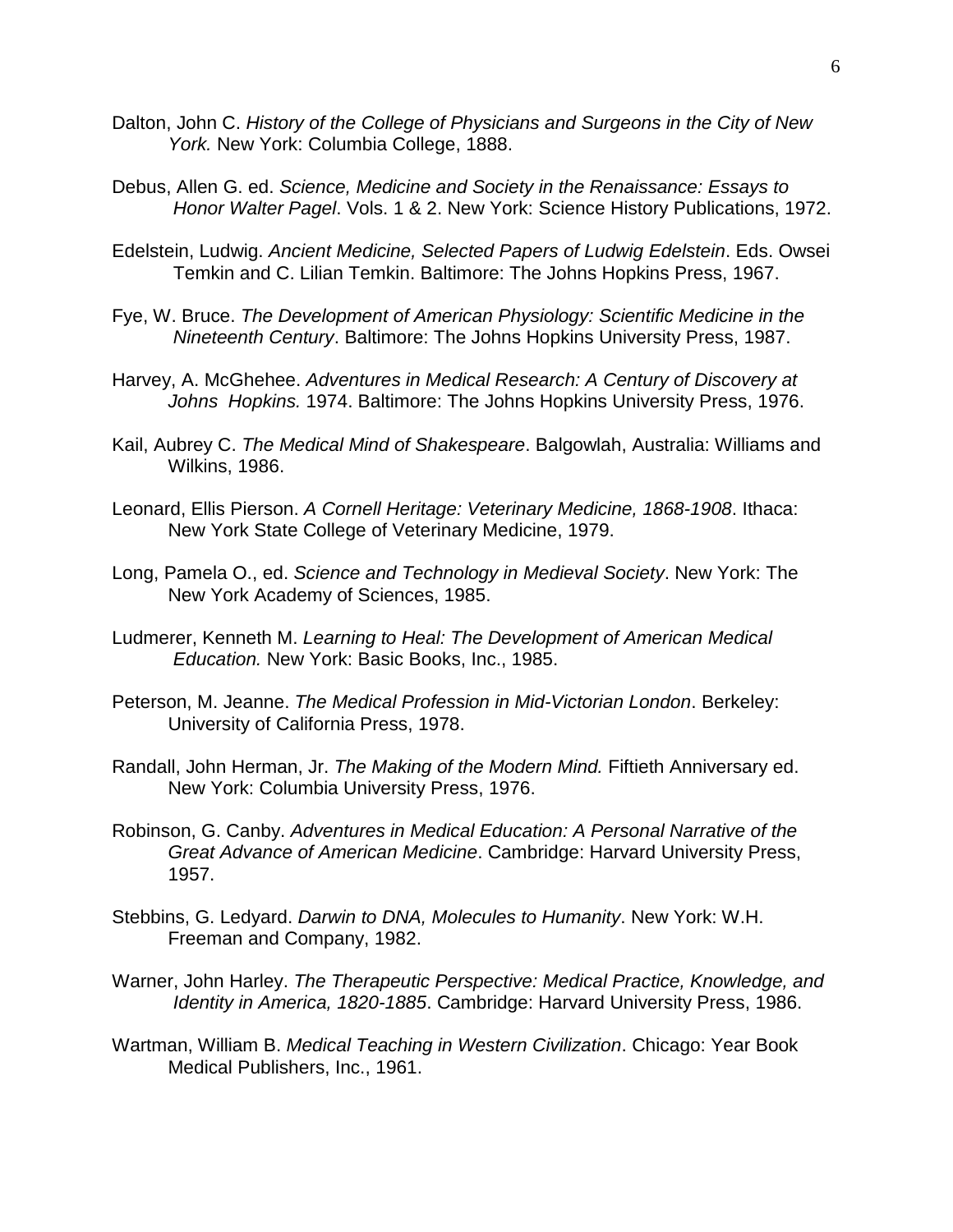White, Augusta Francelia Payne White. *The Paynes of Hamilton: A Genealogical and Biographical Record.* New York: Tobias A. Wright Publisher, 1912.

# **ACCESS RESTRICTIONS:**

Dr. Berntsen's "A History of Medical Care in New York City" is subject to the copyright protection afforded to it under its registration as "A History of Medical Care in New York City: The Principal Founders of Cornell University Medical College" by the United States Copyright Office. This restriction applies only to Dr. Berntsen's copyrighted "A History of Medical Care in New York City" and not to his annotated bibliography or research notes. All other copyrighted material (not published by Berntsen) must be recognized and dealt with according to copyright restrictions.

Patient information contained within the collection (the bulk of which is located in Series IV) is restricted by HIPAA legislation. Photographs and slides of patients are also restricted according to HIPAA rules. Individual folders are marked "RESTRICTED" if they are known to contain restricted materials. If the researcher chances upon an unrestricted folder that contains patient or student records, those records are, in fact, still restricted and the researcher is asked to discontinue use of the documents and notify the archivist.

# **RELATED MATERIAL:**

There is no directly related material.

**Folder: Description:**

# **BOX AND FOLDER LIST:**

#### **Box 1: Series I, Biographical and Professional Information, 1942-1995**

| 1              | Carl Berntsen CV, n.d.                                                                    |
|----------------|-------------------------------------------------------------------------------------------|
| $\overline{2}$ | Medical Degrees, Licenses, Diplomas, 1945-1971                                            |
| 3              | Hospital Appointments and Post-Graduate Titles, 1950-1995                                 |
| 4              | Veterans Administration Hospital Appointments, Military Service<br>Recognition, 1942-1980 |
| 5              | Arthritis and Rheumatism Clinic at Grasslands Hospita<br>Establishment,                   |
|                | Berntsen's Consultancy and Leave, and Lectures/Panels, 1962-<br>1963                      |
| 6              | Awards, Certificates, Professional Memberships, 1973-1995                                 |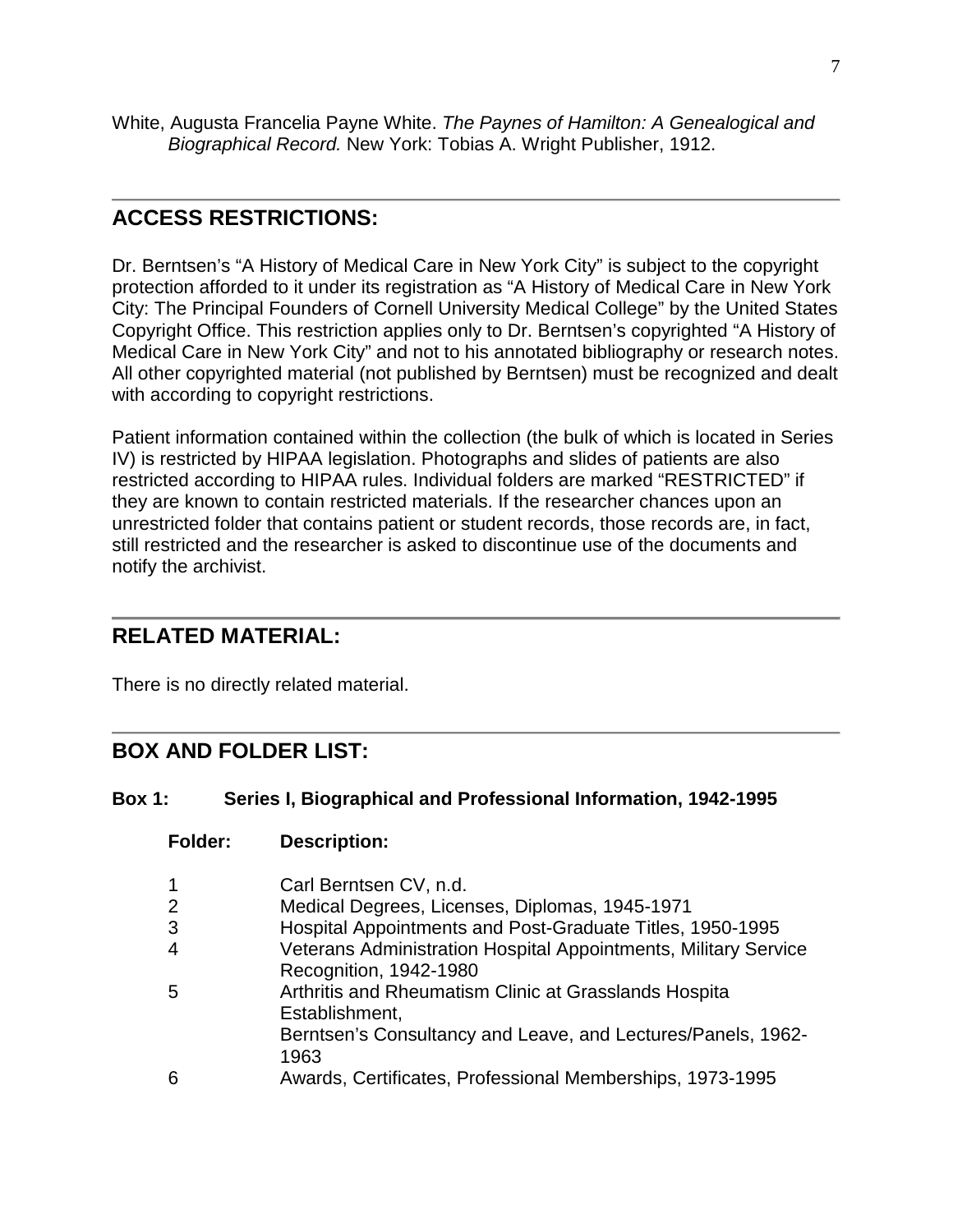- State Education Department Forms and Special Tax Stamps, 1952-
- Drug Registration and Prescription Manuel, 1957, 1987

### **Box 1: Series II, Correspondence, 1956-1997**

**Folder: Description:**

| 9  | Alumni Associations and Events for the University of California,                                             |
|----|--------------------------------------------------------------------------------------------------------------|
|    | Berkeley, Johns Hopkins University and Bellevue Hospital (includes<br>notes and alumni brochures), 1979-1996 |
| 10 | History of New York Hospital and Faculty, Archives Donation, and                                             |
|    | Medical History Research, 1987-1997                                                                          |
| 11 | Medical Appointments, Malpractice Insurance, Medical Research                                                |
|    | (rheumatoid arthritis and corticosteroids), Conference                                                       |
|    | Presentations and Invitations, 1956-1986                                                                     |
| 12 | Notes of Appreciation for Lectures and Presentations Given by Dr.                                            |
|    | Berntsen and Correspondence Regarding Articles Dr. Berntsen                                                  |
|    | Reviewed for Other Physicians, 1951-1986                                                                     |

### **Box 1: Series III, Annotated Bibliography and Research Notes Subject Files, n.d.**

| 13 | Alcoholism                                                                                                                    |
|----|-------------------------------------------------------------------------------------------------------------------------------|
| 14 | <b>Annals of Medical History Reference Citations</b>                                                                          |
| 15 | Antecedents (Medical): Ancient, American, English, Scottish,<br>French, German, Orthodoxies                                   |
| 16 | Atherosclerosis                                                                                                               |
| 17 | <b>Bellevue Hospital</b>                                                                                                      |
| 18 | Bellevue: The City That Was (presentation prepared for the 800 <sup>th</sup><br>meeting of the Society of Alumni of Bellevue) |
| 19 | Benevolent Institution: Charities, Philanthropy, etc.                                                                         |
| 20 | Biggs, Herman Michael                                                                                                         |
| 21 | Billings, John Shaw                                                                                                           |
| 22 | Biographies (Medical Figures)                                                                                                 |
| 23 | Biology (New)                                                                                                                 |
| 24 | <b>Business</b>                                                                                                               |
| 25 | Brace, Charles Loring                                                                                                         |
| 26 | Buck, Gurdon                                                                                                                  |
| 27 | <b>Bull, William Tillinghast</b>                                                                                              |
| 28 | Bull, William: History of Medicine                                                                                            |
| 29 | Cartilage                                                                                                                     |
| 30 | Chemistry                                                                                                                     |
| ິ  | $Ob$ also properties. Dottle of one than $Ob$ in a Troops                                                                     |

Chickamauga, Battle of and the China Trade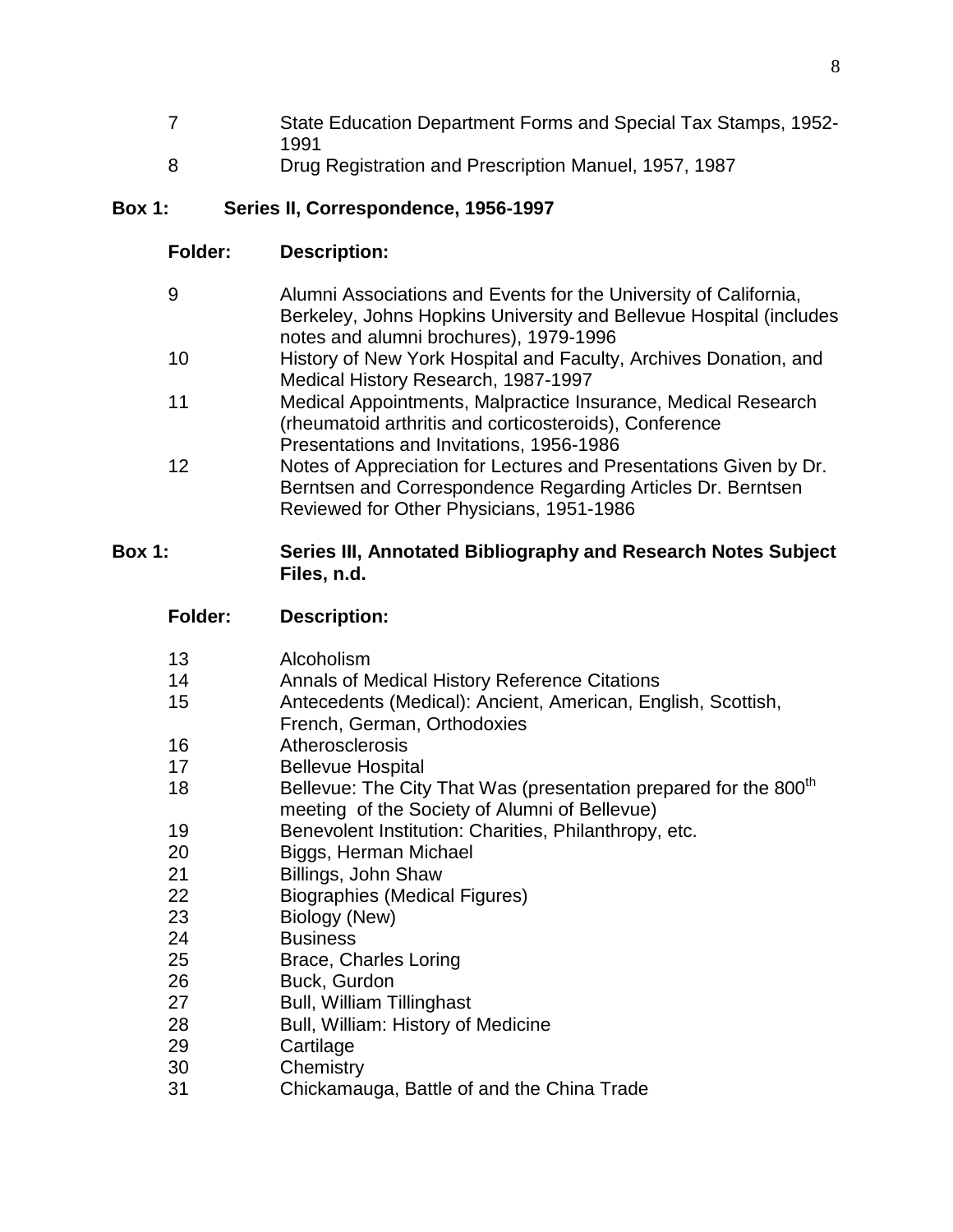| 32 | Childbirth/Midwifery                                                                                 |
|----|------------------------------------------------------------------------------------------------------|
| 33 | Clark, Alonzo                                                                                        |
| 34 | Clark, Alonzo: The Optimism of the Era                                                               |
| 35 | Clark, Alonzo: Life and Associates                                                                   |
| 36 | Columbia College of Physicians and Surgeons                                                          |
| 37 | Common Council, 1845-1870 (including information from David T.<br>Valentine's text)                  |
| 38 | Cornell, Ezra and his University (including information on related<br>individuals), Folder 1         |
| 39 | Cornell, Ezra and his University (including information on related<br>individuals), Folder 2         |
| 40 | Cornell Alumni News Bulletin and CUMC Alumni Quarterly                                               |
| 41 | Cornell University Medical College: Formation and History of<br><b>CUMC</b> and Juncture with Ithaca |
| 42 | Corticosteroids: Introduction and Clinical                                                           |
| 43 | <b>Corticosteroids: Early Physical/Chemical Studies</b>                                              |
| 44 | Corticosteroids: Collaborators and Later Physiological/Chemical                                      |
|    | <b>Studies, Reviews</b>                                                                              |
| 45 | Cults                                                                                                |
| 46 | <b>Cult Therapy/Nostroms</b>                                                                         |
| 47 | <b>Culture Transformed</b>                                                                           |
| 48 | <b>Curiosities</b>                                                                                   |
| 49 | <b>Dispensaries</b>                                                                                  |
| 50 | Economics                                                                                            |
| 51 | <b>Education: General</b>                                                                            |
| 52 | <b>Education: Early Common Schooling</b>                                                             |
| 53 | Education: Carl A. Berntsen Lecture/Notes on Sex Education                                           |
| 54 | Electricity                                                                                          |
| 55 | Enlightenment                                                                                        |
| 56 | Epidemiology                                                                                         |
| 57 | Epidemiology: Rheumatic Disease                                                                      |
| 58 | Endothelium                                                                                          |
| 59 | Flourosis: Cases, History, and Prevention of and Treatment of<br>Disease in India                    |
| 60 | Francis, John Wakefield: "In Old New York" and The College of<br>Physicians and Surgeons             |
| 61 | <b>Germ Theory</b>                                                                                   |
| 62 | Germ Theory: Epizootics and Agriculture                                                              |
| 63 | Gilman, Daniel Coit                                                                                  |
| 64 | Harper's Weekly (1898 issue)                                                                         |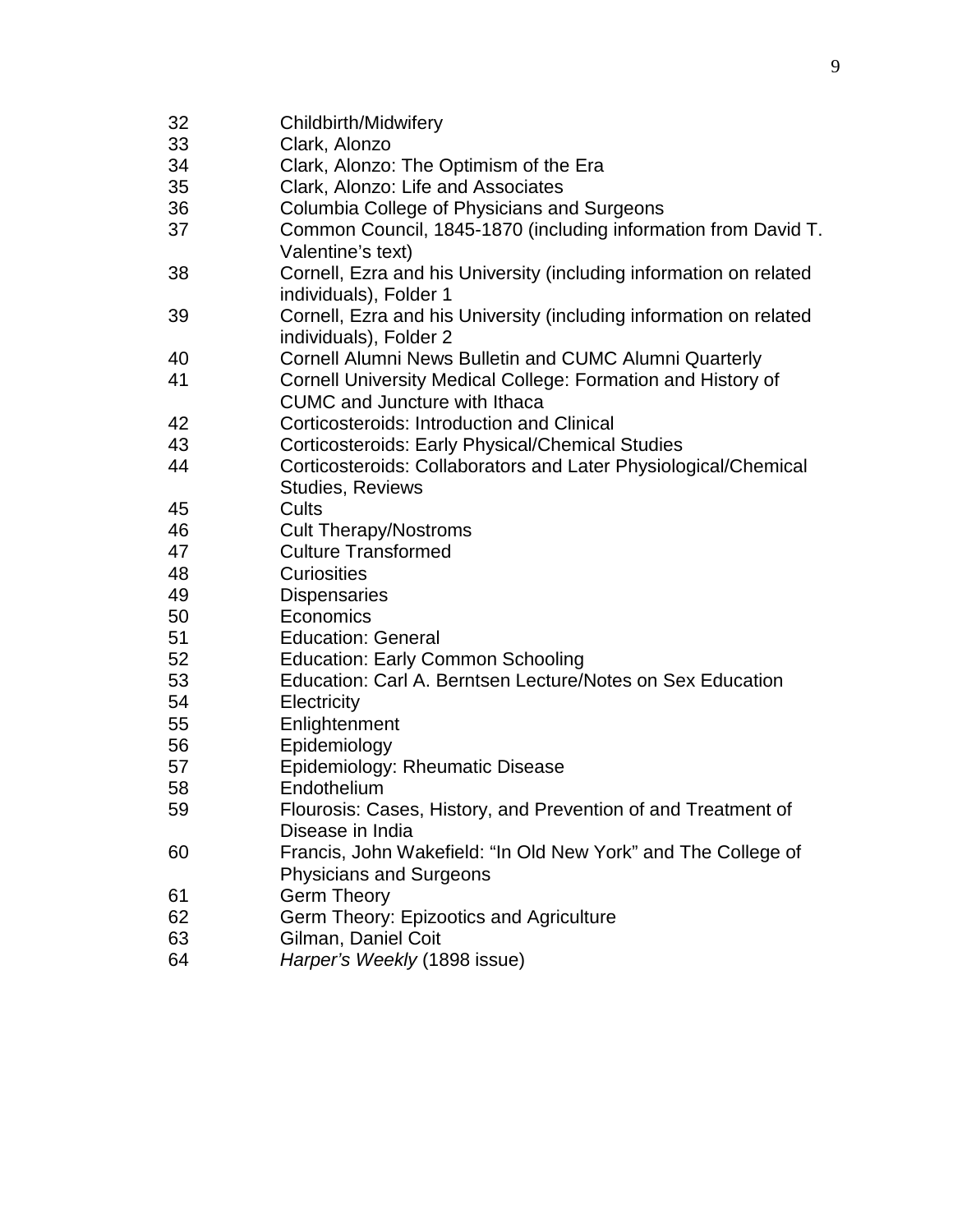# **Box 2: Series III, Annotated Bibliography and Research Notes Subject Files, n.d.**

| <b>Folder:</b> | <b>Description:</b>                                                                    |
|----------------|----------------------------------------------------------------------------------------|
| 1              | <b>History: Its Utility</b>                                                            |
| 2              | Hone, Philip T. and George Templeton Strong                                            |
| 3              | <b>Hospitals: Their Emergence and Development</b>                                      |
| 4              | House of Relief at Chambers Street                                                     |
| 5              | Hudson River, Hudson River School and its Followers                                    |
| 6              | Hudson River Valley and Hudson River School (newspaper articles<br>and brochures only) |
| 7              | <b>Human Rabies</b>                                                                    |
| 8              | Immigration                                                                            |
| 9              | Industrial Health, Technology and its Influence on Medicine                            |
| 10             | <b>Infectious Arthritis</b>                                                            |
| 11             | Invention                                                                              |
| 12             | <b>Laboratory Medicine</b>                                                             |
| 13             | Lay Attitudes, Early 19 <sup>th</sup> Century                                          |
| 14             | Lay Attitudes, Late 19 <sup>th</sup> Century                                           |
| 15             | Madness, Mind-Brain                                                                    |
| 16             | <b>Manufactures and Marketing</b>                                                      |
| 17             | <b>Medical Education</b>                                                               |
| 18             | Medical Education: Newspaper, Magazine and Academic Articles                           |
| 19             | <b>Medical Education: Research Notes and Articles</b>                                  |
| 20             | Medical Education: Admissions, Enrollment Increases, Training,<br>and Curriculum       |
| 21             | <b>Medical History</b>                                                                 |
| 22             | <b>Medical Record</b>                                                                  |
| 23             | <b>Medical Rx (Medical Treatment)</b>                                                  |
| 24             | <b>Medical Societies</b>                                                               |
| 25             | Medicine                                                                               |
| 26             | <b>Medicine: History</b>                                                               |
| 27             | <b>Medicine: Ancient</b>                                                               |
| 28             | Medicine and Medical Opinion in the 19 <sup>th</sup> Century                           |
| 29             | Meigs, Charles DeLucena                                                                |
| 30             | Method                                                                                 |
| 31             | Microbial Persistence: Articles and Reports by Walsh McDermott                         |
| 32             | Microscope                                                                             |
| 33             | Military Medicine: Civil War                                                           |
| 34             | Myopathy                                                                               |
| 35             | Neurobiologic Basis for Behavior: Modification and Counseling,<br>Chaplaincy           |
| 36             | <b>New England Authors</b>                                                             |
| 37             | New England Authors, Reflection                                                        |
| 38             | New York Academy of Medicine                                                           |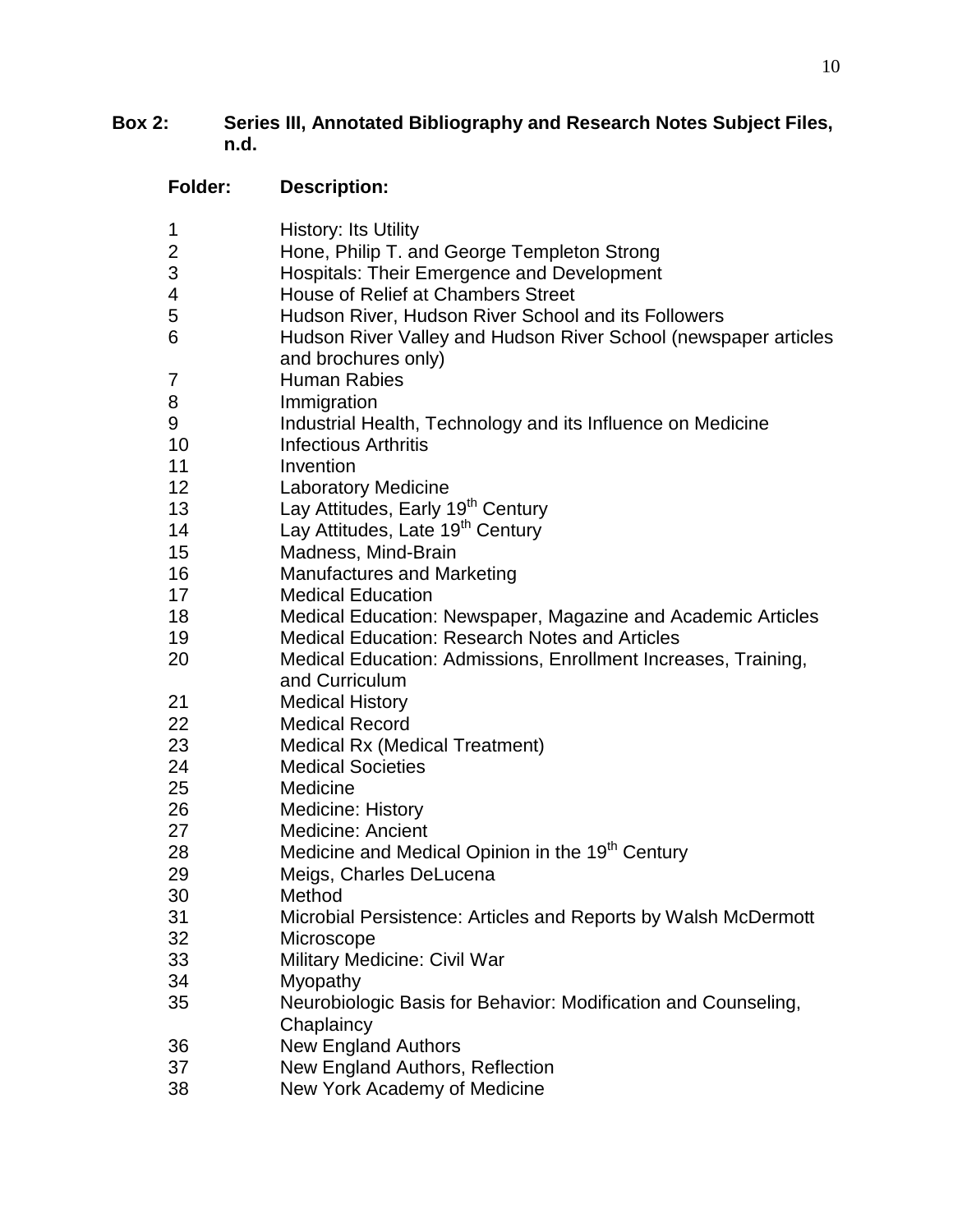- New York City Hospitals: Hospital for Special Surgery including "The Early Years" by Thomas Sculco New York City Hospitals: Metropolitan Hospital New York City Hospitals: New York Hospital and New York Hospital Archives New York City Hospitals: New York Hospital, Journal of the American Medical Association articles (JAMA) New York City Hospitals: New York Medical College New York City Hospitals: New York Post-Graduate Polyclinic New York City Hospitals: New York University Medical College New York City Hospitals: Presbyterian Hospital and Roosevelt **Hospital**  New York City: Arts and Crafts New York City: Commerce/Shipping New York City: Conditions, Physical New York City: Conditions, Social New York City: Culture New York City: Development New York City: Dispensaries New York City: Finance New York City: Government New York City: Growth (Early) New York City: Heavy Industry New York City: Maps and Images from "In Old NY" New York City: Medical Antecedents 60 New York City: Mid 19<sup>th</sup> Century Economic Growth, Medical Professionals, and Medical Malpractice
- New York City: Bibliographic References Regarding New York City Demography, Geography, and History

#### **Box 3: Series III, Annotated Bibliography and Research Notes Subject Files, n.d.**

| <b>Folder:</b> | <b>Description:</b> |
|----------------|---------------------|
|----------------|---------------------|

- New York City: Physicians
- New York City: Female Physicians
- New York City: Politics
- New York City: Public Health
- New York City: Tenement Problem
- New York State Journal of Medicine and New York Medical Journal
- Nuclear War: Research Notes and Symposium Information
- Nursing
- Opioids
- Pathology
- Patient Compliance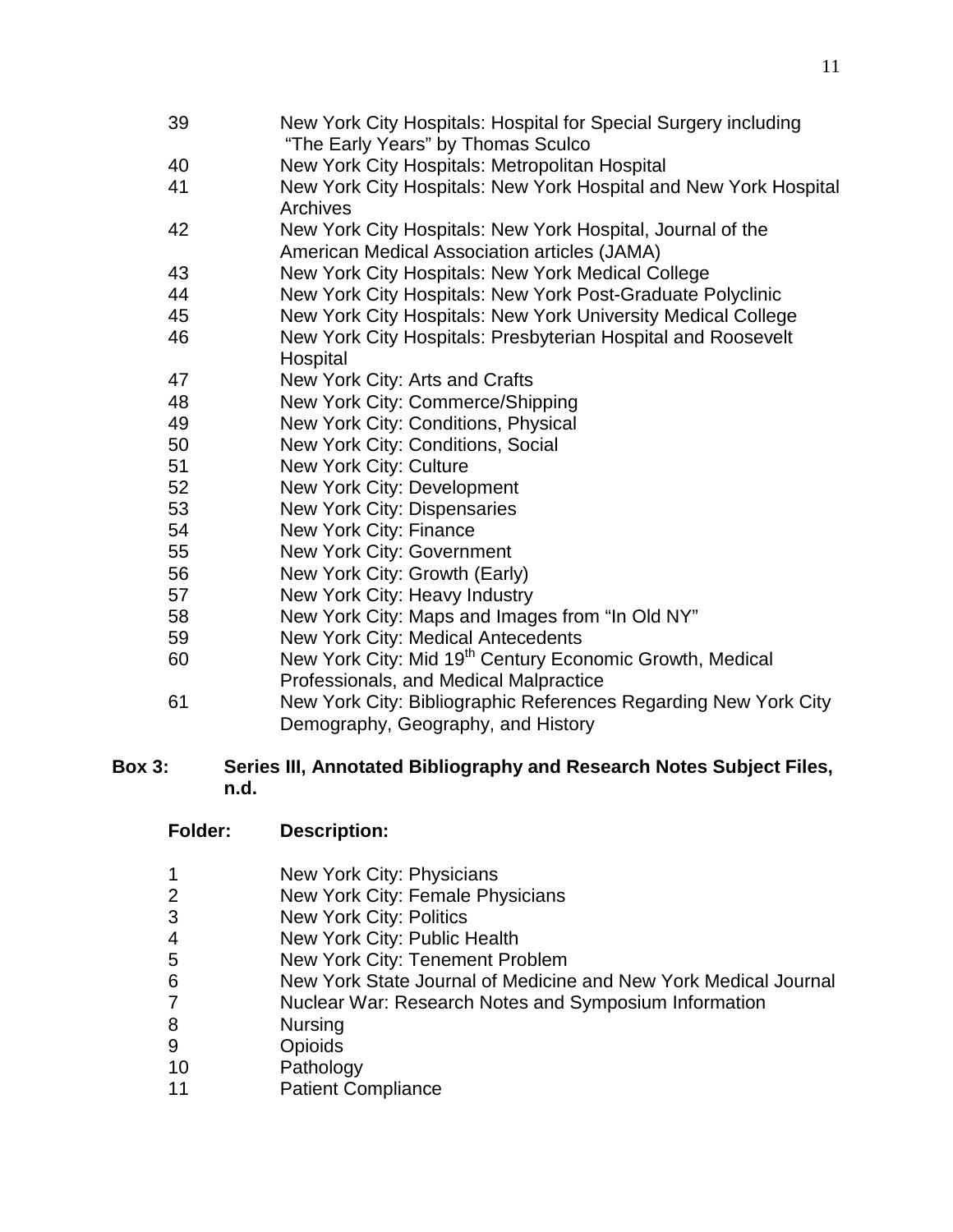- Payne, Oliver Hazard: Research from Yale Archive and Cleveland Archive
- Peer Support Abstracts: Collagen
- Peer Support Abstracts: Penicillin
- Peer Support Abstracts: Rheumatic Diseases, prepared for nurses
- Peer Support for Higher Education: Admissions, Credentials
- Pharmacy
- Pharmacy: Antecedent Treatments
- Physicians: Ideal Physicians Including an Article by Simon Flexner
- Physiology
- Practice and Practitioners
- Professional Discord
- Professionalism: By-Laws Revision Proposals, 1976
- Professionalism: Licensure
- Professionalism: Medical School and Medical Education
- Professionalism: Obstructions
- Professionalism: Post-Graduate Study and Higher Education
- Professionalism: Standards as Effected by Government Regulation
- Public Health: Medicine, Social Responsibility and the Poor
- Public Health: Sanitary Reform, Hygiene Concern and Disease Prevention
- Puerperal Fever and List of Medical Terms
- Railroad
- Science: History of the Field
- Specialization
- Statistics Analysis: Health and Medical Practices
- Stimson, Lewis Atterbury
- Surgery: History and Development of
- Surgery: Surgical Treatments
- Swedenborg, Emanuel, including Henry James on Swedenborg
- Telephone
- Tuberculosis: Spread, Supervision and Treatment
- Tumor Necrosis Factor (TNF): Clinical
- Tumor Necrosis Factor (TNF): Lymphokines
- Tumor Necrosis Factor (TNF): Shared Antigen Brain and Lyphoid Cells, Leukocytes
- Venesection
- Weir, Robert F
- Welch, William Henry
- White, Andrew Dickson
- Wilder, Burt Green
- Annotated Bibliography and Research Notes (Unfiled), Folder 1
- Annotated Bibliography and Research Notes (Unfiled), Folder 2
- Bibliographic References (A-G, not all represented in the card file)
- Bibliographic References (H-Y, not all represented in the card file)
- Bibliographic References (unfiled and unalphabetized)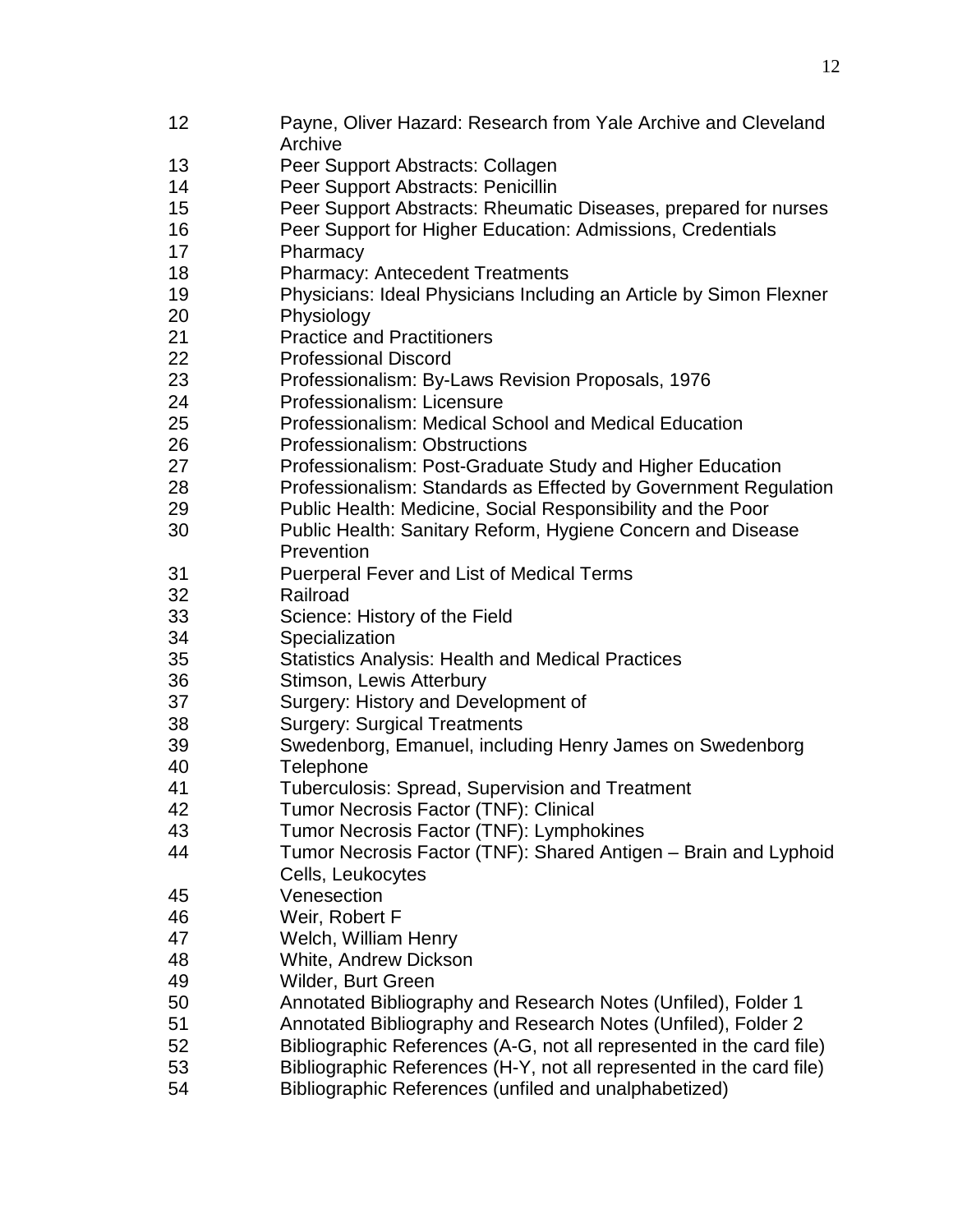| 55 | Miscellaneous Publications: Cornell University Medical College  |
|----|-----------------------------------------------------------------|
|    | Alumni Quarterly, New York Hospital 1971 Annual Report, Journal |
|    | of the American Medical Association December 1969, New          |
|    | England Journal of Medicine April 1986                          |
| 56 | Miscellaneous Medical Articles (not authored by Dr. Berntsen)   |

#### **Box 4: Series IV, Published and Unpublished Writing and Presentations, 1949-1997**

## **Folder: Description:**

| 1  | "Early History of Medicine": Thesis for Anthropology 1A, University<br>of California, Berkeley, n.d.                                                      |
|----|-----------------------------------------------------------------------------------------------------------------------------------------------------------|
| 2  | Dr. Berntsen Experiments, #1-16, Laboratory Work Sheets, 1951-<br>1952 (RESTRICTED, patient records)                                                      |
| 3  | Laboratory Book: Antimicrobial Therapy Charts and Graphs, 1953<br>(RESTRICTED, patient records)                                                           |
| 4  | "Indifference to Penicillin," 1953 (RESTRICTED, patient records)                                                                                          |
| 5  | "Large Populations During Exposure to Dihydrostreptomycin," 1953<br>(RESTRICTED, patient records)                                                         |
| 6  | "Large Populations During Exposure to Dihydrostreptomycin and<br>Penicillin," 1953 (RESTRICTED, patient records)                                          |
| 7  | "Survival of Large Populations in Vivo - Penicillin, DSTM, and<br>Bicillin, Singly and in Combination (Volume IV)," 1953<br>(RESTRICTED, patient records) |
| 8  | "Experimental Studies of Microbial Persistence in Related Subjects,<br>1953-1956," 1956                                                                   |
| 9  | "Therapeutic Effectiveness of Penicillin," n.d.                                                                                                           |
| 10 | "Group A Streptococcus Persistence During Penicillin Treatment<br>and Antimicrobial Therapy" Including Fellowship Reports and Early<br>Drafts, 1952-1953  |

## **Box 5: Series IV, Published and Unpublished Writing and Presentations, 1949-1997**

### **Folder: Description:**

| 1              | "Group A Streptococcus Persistence During Penicillin Treatment" |
|----------------|-----------------------------------------------------------------|
|                | Including Paper, Journal Submissions and Reviews, 1984          |
| $\overline{2}$ | "Beta Hemolytic Streptococci and the Human Tonsil," n.d.        |
| 3              | Corticosteroids, Second Pan-American Congress on Rheumatic      |
|                | Diseases Brochure and Photographs of Dr. Berntsen Exhibit, 1959 |
| 4              | "The Adrenal Corticosteroids" Dr. Berntsen Chapter for Steve    |
|                | Paget's book, 1995-1996                                         |
| 5              | Rheumatoid Arthritis and Posture/Shoulder Pain, Papers and      |
|                | Reports, n.d.                                                   |
|                |                                                                 |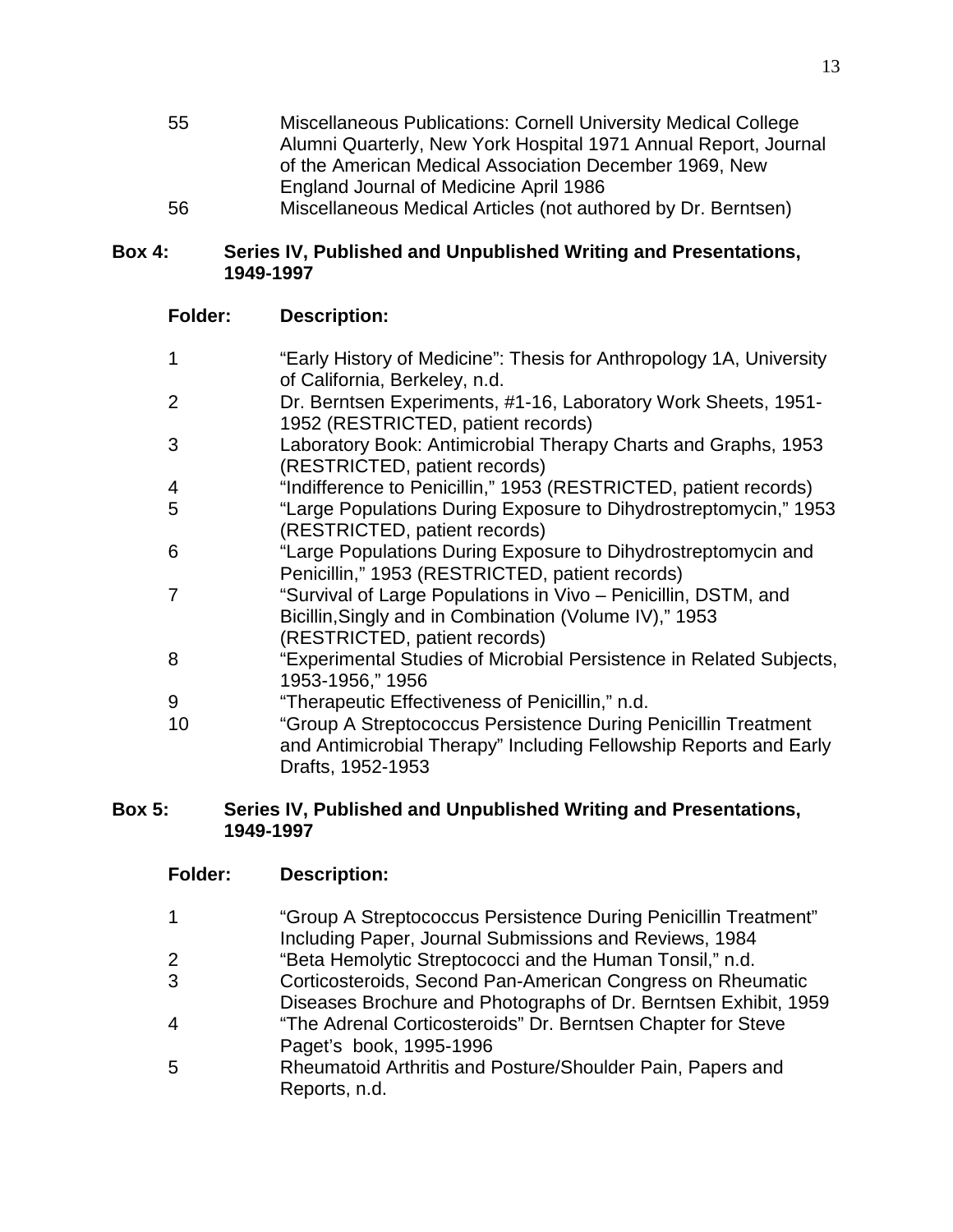- 6 Reprints of Dr. Berntsen Publications and Texts, 1953-1961
- 7 Reprints of Dr. Berntsen Publications and Texts, 1961-1990, n.d.
- 8 Published and Unpublished Work: Medical Articles, Clinical Histories, Autopsy Reports, Academic Presentations and Exhibits, 1949-1957, n.d. (RESTRICTED, patient records)
- 9 Published and Unpublished Work: Medical Articles, Clinical Histories, Autopsy Reports, 1958-1979, n.d. (RESTRICTED, patient records)

#### **Box 6: Series 5, Published and Unpublished Writing and Presentations, 1949-1997**

### **Folder: Description:**

|               | "A History of Medical Care in New York City," Spiral Bound Copy<br>with Additional Articles on Medical Education (not in folder)             |
|---------------|----------------------------------------------------------------------------------------------------------------------------------------------|
| 1             | "A History of Medical Care in New York City," 1997                                                                                           |
| 2             | "A History of Medical Care in New York City," Drafts with Edits of<br>Introduction and First Precis, n.d.                                    |
| 3             | "A History of Medical Care in New York City," Drafts with Edits of<br>Oliver Hazard Payne Chapter, n.d.                                      |
| 4             | Newspaper Articles Regarding Annual Meeting of American<br>College of Physicians and Dr. Berntsen's Report Presented at the<br>Meeting, 1960 |
| 5             | Centurion Dinner (The Century Association): Dr. Berntsen's Talk<br>"On Taste," 1986                                                          |
| <b>Box 6:</b> | Series V, Photographs and Slides, n.d.                                                                                                       |
| ຂ             | Miscallangous Slides Including New York City Ruildings and                                                                                   |

6 Miscellaneous Slides Including New York City Buildings and Landmarks, People in Medicine, Presentation/Lecture Slides, Hospital Buildings, n.d. (RESTRICTED, patient photographs) 7 Photographs (printouts/photocopies) Including Walsh McDermott, Hospital Chaplaincy, Dr. Berntsen with Patient and at Exhibit Poster, n.d. (RESTRICTED, patient photographs)

## **Box 7: Series VI, Bibliography, n.d.**

## **\*In this box there are no folders but tabs delineating the start of a new section.**

## **Tab: Description:**

- 1 Nursing
- 2 Woman/Female Physicians
- 3 Physicians, Early 19<sup>th</sup> century
- 4 Physicians, Mid 19<sup>th</sup> century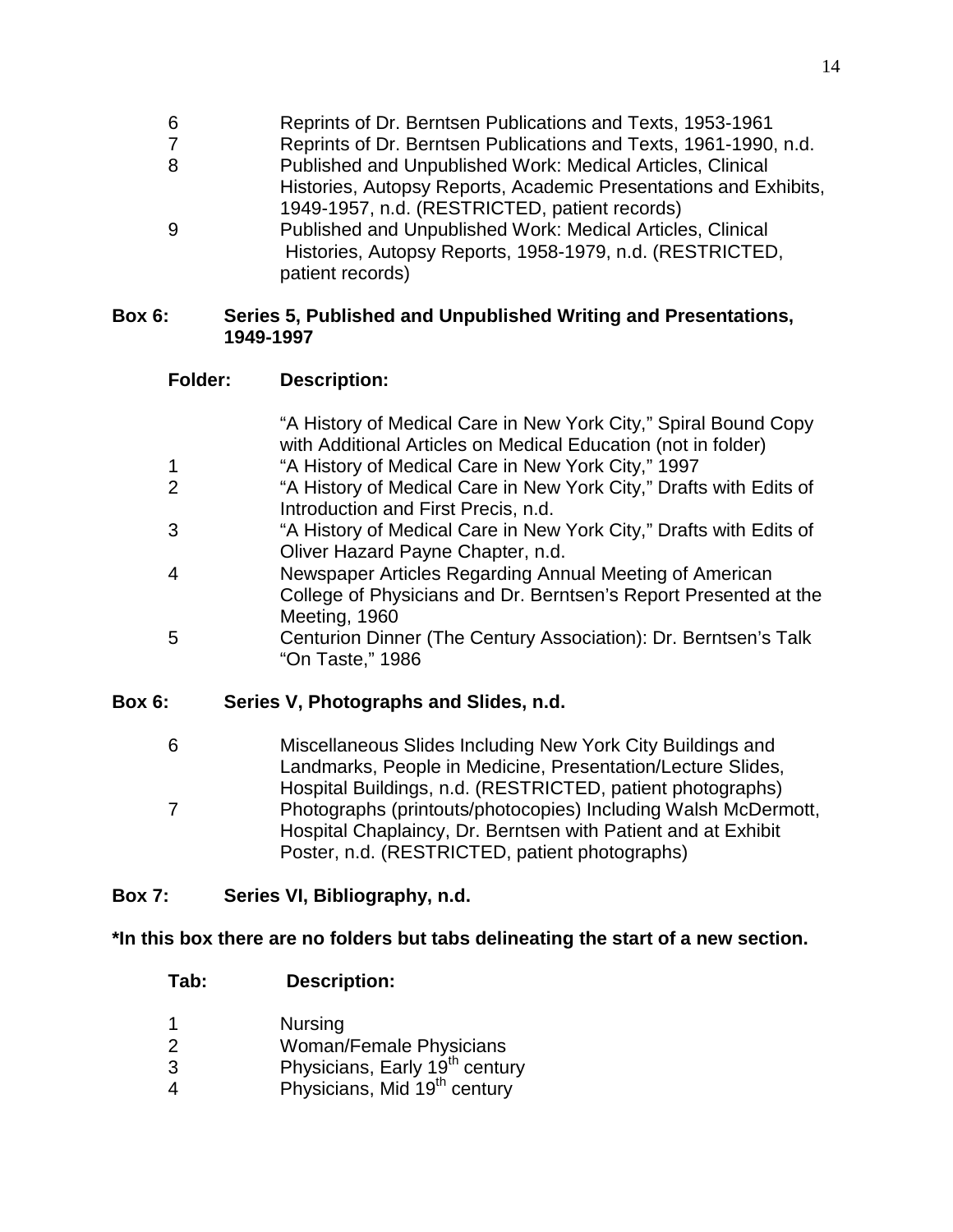5 Physicians, Late 19<sup>th</sup> century Medical Societies Biographies Biographies, English Biographies, French Biographies, German Biographies, American, Early Biographies, New York City Biographies, Philadelphia – Boston 14 Biggs, Hermann M.<br>15 Specialism **Specialism**  Berthing Venesection Military Medicine Sciences, Source Science, Early Observations and Calculations 21 Science, Pursuit in America<br>22 Science, Interpretations/Rev 22 Science, Interpretations/Reviews<br>23 History, Its Utility History, Its Utility Benevolence Named Hospitals Bellevue Metropolitan New York Hospital Presbyterian Hospitals, General Dispensary Cornell New York Academy of Medicine Payne, Oliver Hazard Stimson, Henry A. Culture/Arts Civil War Immigration Manufactures, Pharmaceutic Advertising Invention Electricity Economics Finance Business Industry, Heavy Industrial Assistance of Medicine Industrial Health Commerce and Shipping Early, Common Schooling Higher Education, Early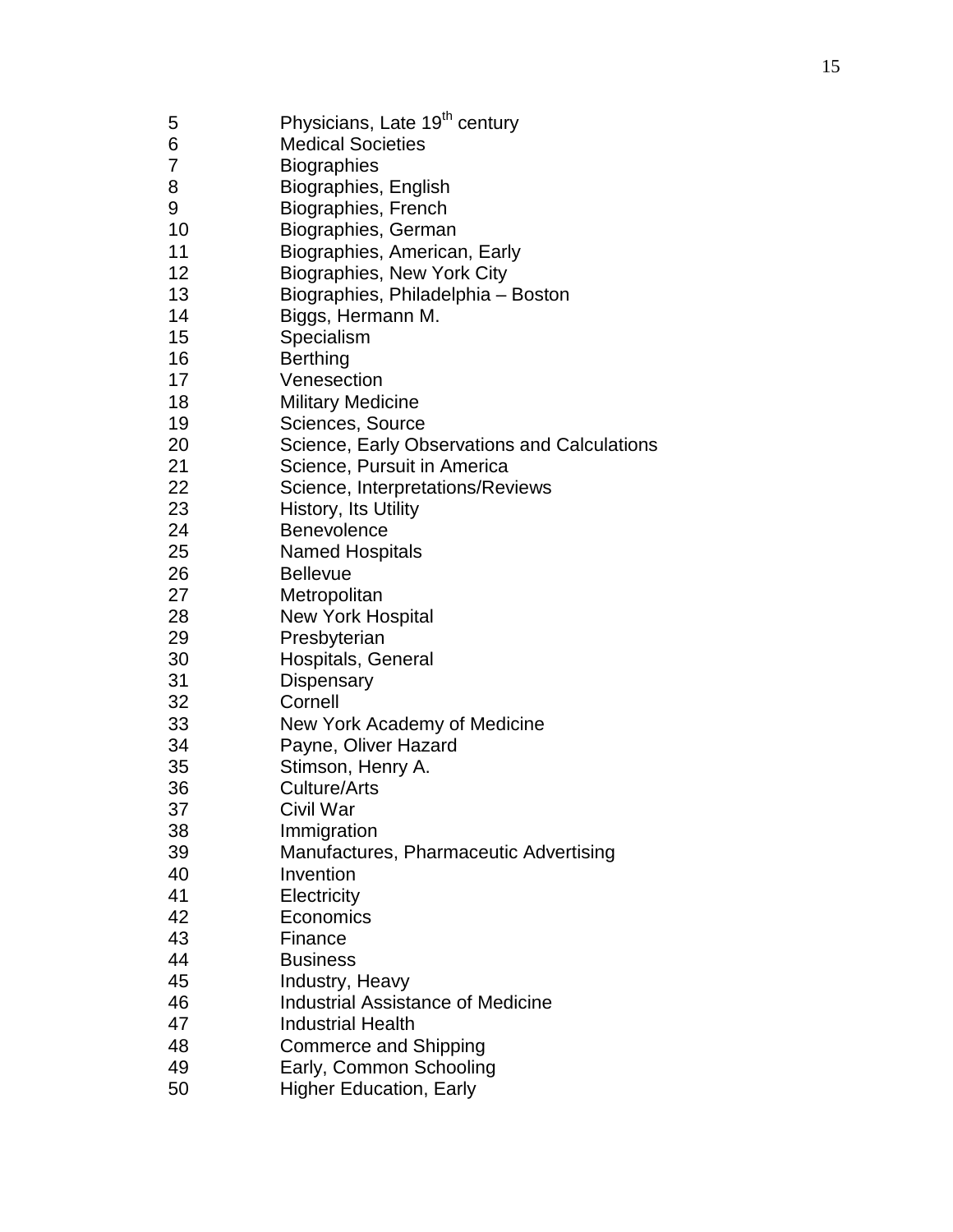- 51 Higher Education, Principles and Institutions
- 52 Higher Education, Interpretations/Reviews
- 53 New York City, Education Features
- 54 New York City, Public Health, Early
- 55 New York City, Public Health, Mid 19<sup>th</sup> century
- 56 New York City, Public Health, Late19th century reviews
- 57 Politics, Medical Reform
- 58 New York City, Commerce
- 59 Public Opinion, Early Contemporary Accounts (from the 19<sup>th</sup> century)
- 60 Public Opinion, Analysis, Early 19<sup>th</sup> century
- 61 Public Opinion, Late 19<sup>th</sup> century Contemporary Accounts
- 62 Public Opinion, Late 19<sup>th</sup> century Accounts
- 63 Public Opinion, Late 19<sup>th</sup> century Analysis
- 64 New York City, Early Growth
- 65 New York City, Development
- 66 New York City, Conditions
- 67 New York City, Conditions, Mid 19<sup>th</sup> century
- 68 New York City Conditions, Late 19<sup>th</sup> century
- 69 New York City, Politics, Governance
- 70 New York City, Social Conditions
- 71 New York City, Tenements
- 72 New York City, Streets and Parks

### **Box 8: Series VI, Bibliography, n.d.**

### **\*In this box there are no folders but tabs delineating the start of a new section.**

- 1 Medical Education, Early 19<sup>th</sup> century
- 2 Medical Education, Mid 19<sup>th</sup> century, New York City
- 3 New York City Medical Education Survey
- 4 Medical Education, Late 19<sup>th</sup> century
- 5 Instructional Programs
- 6 Professionalism
- 7 Professionalism, Late
- 8 **Ideal Physician**
- 9 Licensure
- 10 Professionalism, Impediments and Origin
- 11 Professional Impediments, Mid 19<sup>th</sup> century
- 12 Professional Impediments, Late 19<sup>th</sup> century
- 13 Cults
- 14 Cults, Nostroms Treatment
- 15 Surgical Treatment, Early
- 16 Surgery, Early 19<sup>th</sup> century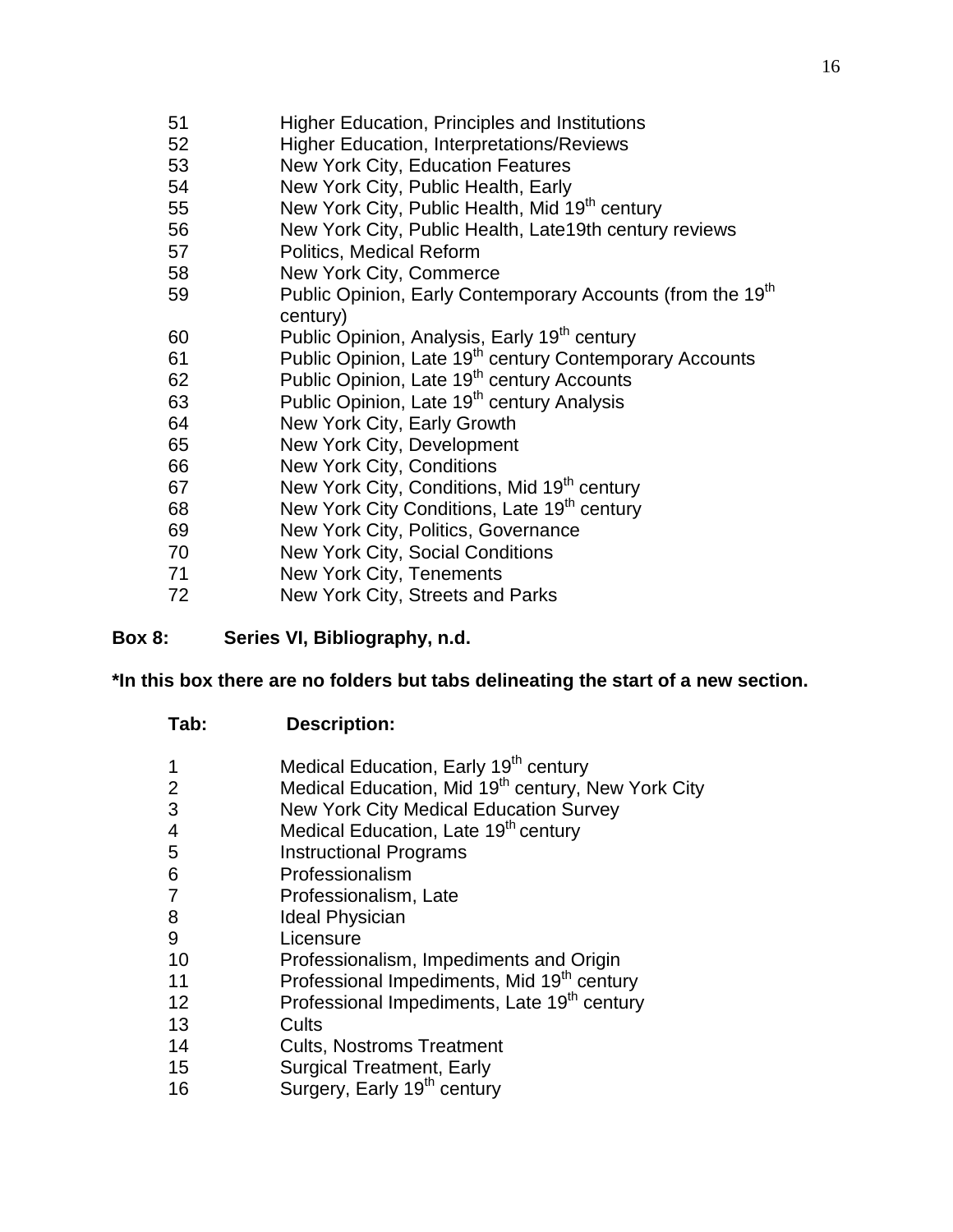Surgeons, Staffs and Societies Anesthesia Antisepsis, "Listerism" 20 Surgery, Acceleration from Mid 19<sup>th</sup> century Surgical Treatment Expansion Physiology, Origins 23 Physiology, Men and Methods, Mid 19<sup>th</sup> century 24 Physiology, Late 19<sup>th</sup> century Pathology Clinical Laboratory Chemistry Medicine, Early 29 Medicine, Early 19<sup>th</sup> century Medical Prescriptions, Early Drugs and Hygiene 31 Medicine, Discrimination, 19<sup>th</sup> century Medicine, Analysis and Investigation Medical Treatment, Empiric and Folk 34 Medical Treatment, Late 19<sup>th</sup> century Medical Treatment, Reviews Tuberculosis Treatment 37 Medicine Overviews, 19<sup>th</sup> century 38 Medical Practice, Early 19<sup>th</sup> century 39 Medical Practice, Mid 19<sup>th</sup> century 40 Medical Practice, Late 19<sup>th</sup> century and Society Pharmacy Public Health, Early 43 Public Health, Mid 19<sup>th</sup> century 44 Public Health, Late 19<sup>th</sup> century, Review Medical Education, Precepts from Abroad Medicine, Antiquity Antecedents (Medical), Early Antecedents (Medical), French Antecedents (Medical), English Antecedents (Medical), German Germ Theory, Early Germ Theory, General Germ Theory, Specific Entities Germ Theory, Epizootics New Biology, Early Concepts New Biology, Development 57 New Biology, Applications, Late 19<sup>th</sup> century Epidemiology Statistics, Sources Abroad **Statistics, American Applications, 19<sup>th</sup> century Statistics, Application, Late 19<sup>th</sup> century** Mind -Brain